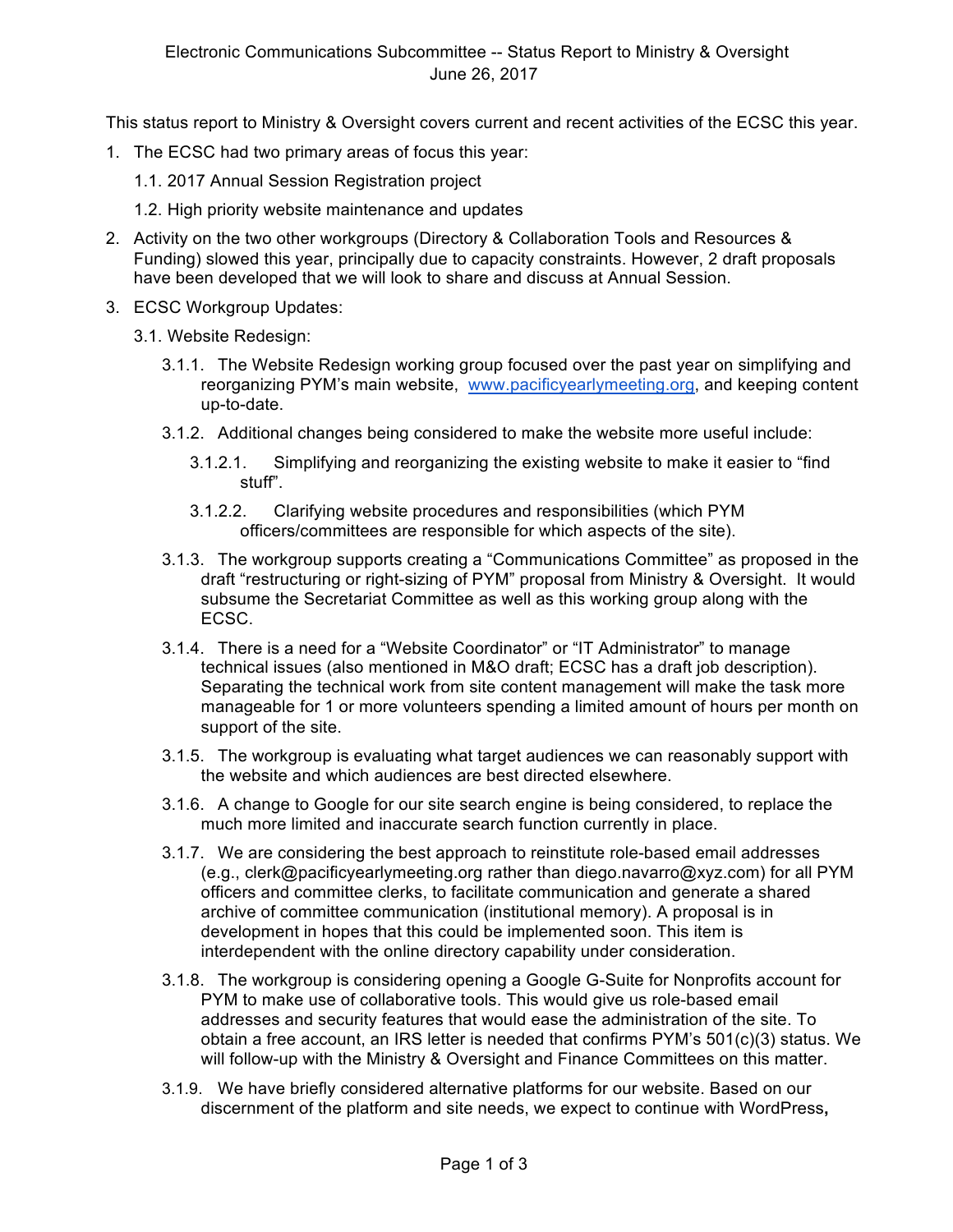despite its limitations, less limiting than we previously thought, and there are key benefits, including ease of maintenance and a user-friendly tool for our volunteer site and web content managers who come and go.

- 3.1.10. There is much work to be done to bring and keep the site up to date and consistent the current content varies widely in depth, format and organization. We need to discern what value there is in improving past content and how best to organize responsibilities going forward to promote greater consistency and timeliness.
- 3.1.11. Additional thoughts on the proposal for a Communications committee and other details on the progress of this workgroup can be found at (*link redacted*).
- 3.2. Directory & Collaboration Tools:
	- 3.2.1. A proposal was drafted early this year for a new electronic directory and synchronous and asynchronous online communication tools for PYM. This incorporates the following:
		- 3.2.1.1. Online directory capability to support PYM and its constituent meetings and committees
		- 3.2.1.2. System of role-based emails, integrated with the online directory
		- 3.2.1.3. Synchronous collaboration tools; e.g., GoogleDocs
		- 3.2.1.4. Asynchronous collaboration tools, including email, online discussion forums and document storage
	- 3.2.2. The proposal is largely complete, pending review with the ECSC.
	- 3.2.3. We will look to discuss this and along with other ECSC items at the Western Friend and Electronic Communications Subcommittee interest group at Annual Session on "Friendly Websites and Other Online Resources", scheduled for Saturday evening at 6:45 PM.
- 3.3. Technical Resources and Funding:
	- 3.3.1.1. The initial draft proposal was created for funding the development and then maintenance of a new PYM website.
	- 3.3.1.2. Recent experience gained working on the website and 2017 Registration project is helping us move forward with much less dependency on funding.
	- 3.3.1.3. A funding proposal had been developed but needs to be reworked in view of the learnings over the past 6 months.
	- 3.3.1.4. This is pending further activity, once we have greater clarity on the website needs and direction (see Website Redesign Workgroup report).
- 4. 2017 Annual Session Registration Project:
	- 4.1. This effort is largely complete. While a focus of the project team this year was on simplifying the requirements and the design for the new registration application, it nevertheless was exceedingly complex. This, among numerous other lessons learned, are being captured for future registration project teams.
	- 4.2. Overall, the new registration site was well received and worked well. There were a handful issues that have been captured for future resolution or a different approach. One serious defect did occur, and this impacted nearly 2 dozen registrants who were overcharged, and this issue is being addressed by the registrars.